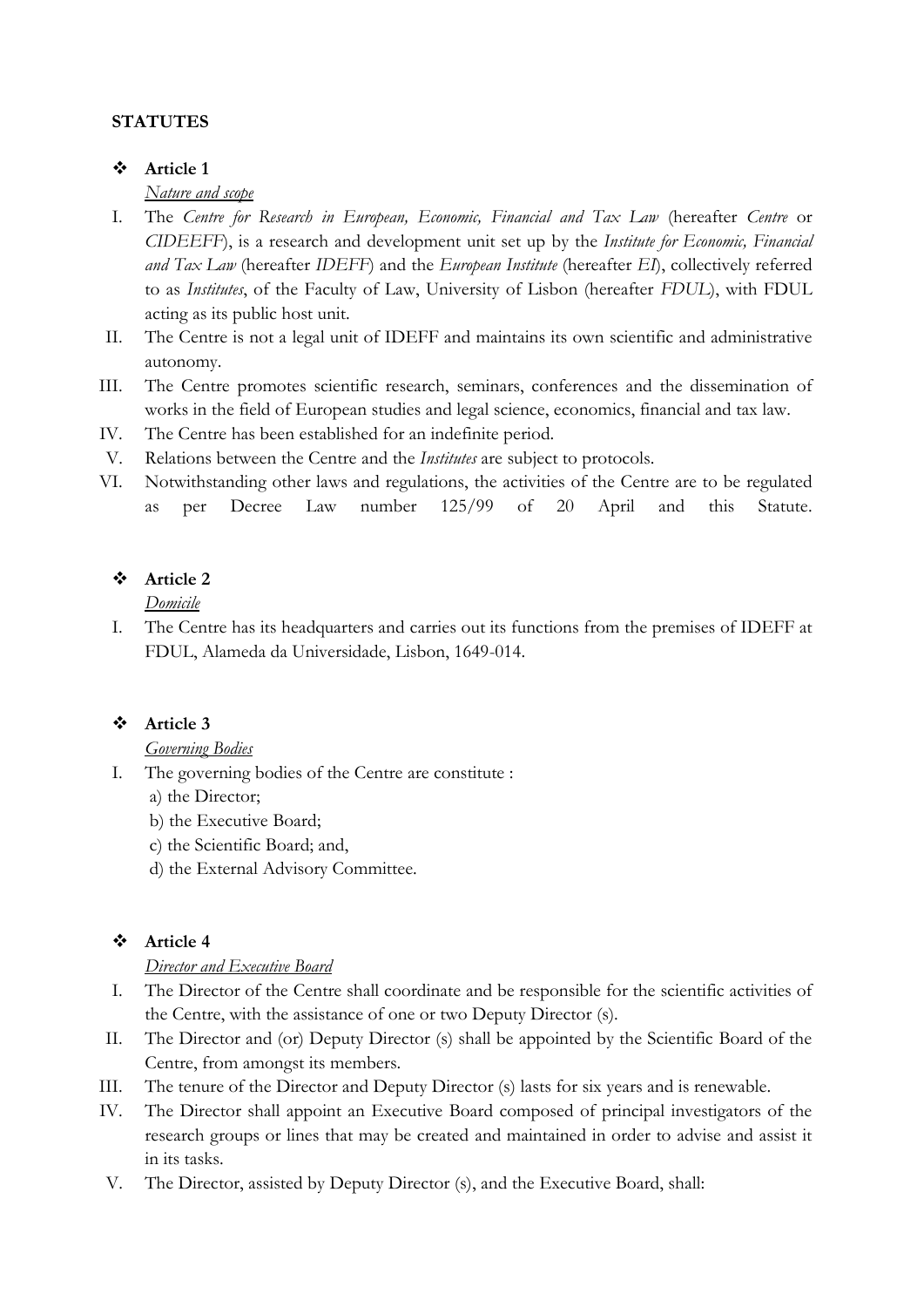- a) conduct and coordinate the scientific and administrative activities of the Centre;
- b) present the Scientific Board with proposal for new lines and projects or research areas, which are capable of functioning autonomously and possess their own governing bodies composed of represented entities with which scientific partnerships are established;
- c) submit annually to the Scientific Board a financial report of the previous year and a financial plan for the current year;
- d) act on behalf of the Centre.

# **Article 5**

# *Scientific Board*

- I. The Scientific Board consists of all the Doctors of the Law and Economic Sciences Group of FDUL, who accept to be CIDEEFF' member, as well as other Doctors in Law or related scientific sciences, including economics, so proposed by this Scientific Board.
- II. The President of this Board shall have held the FDUL Doctoral title for the longest duration of all members present.
- III. The Scientific Board shall convene at the discretion of the President and no less than twice per academic year to:
	- a) assess the scientific activity;
	- b) approve proposals for new lines and projects or research areas;
	- c) approve the financial report of the previous year and the financial plan for the current year;
	- d) admit or expel members from the Centre (based on the Director's proposals);
	- e) award prizes for the best scientific work carried out by members of the Centre (as proposed by the Director).

# **Article 6**

## *External Advisory Committee*

- I. The External Advisory Committee shall consist of, a minimum of seven, leading scientists and researchers from Portugal and abroad in the field of European studies, economic, financial and tax law and a summary of their credentials, curriculum and activities shall be published on the website maintained by the Centre.
- II. The said Committee shall:
	- a) analyze the activity of the Centre, visiting it at least once a year;
	- b) issue the recommendations and advice as it considers appropriate;
	- c) issue an opinion on the annual plan of activities and the annual scientific report of the Centre, according to the law in force.

# **Article 7**

# *Members of the Centre*

- I. The Centre shall include the following members:
	- a) members of the Scientific Board ;